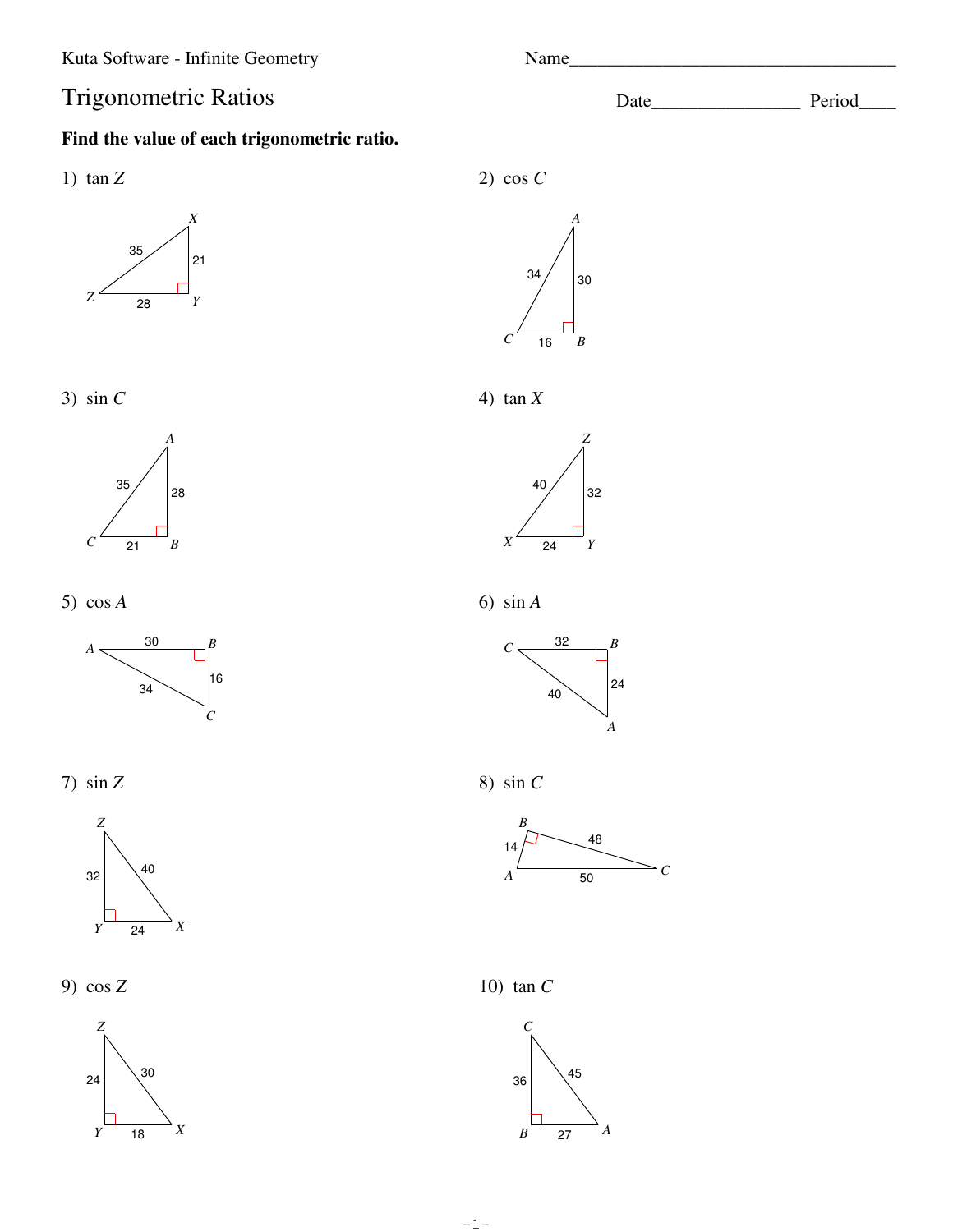#### Find the value of each trigonometric ratio to the nearest ten-thousandth.

11)  $\cos Z$ 









14)  $\tan A$ 

12) cos  $C$ 









16)  $tan X$ 



17)  $\sin Z$ 



19)  $\sin 48^\circ$ 

21)  $\cos 61^\circ$ 

### **Critical thinking questions:**

23) Can the sine of an angle ever equal 2? Why or why not?

$$
24) \sin x = \frac{1}{3}
$$

 $-2-$ 





20)  $\sin 38^\circ$ 

22)  $\cos 51^\circ$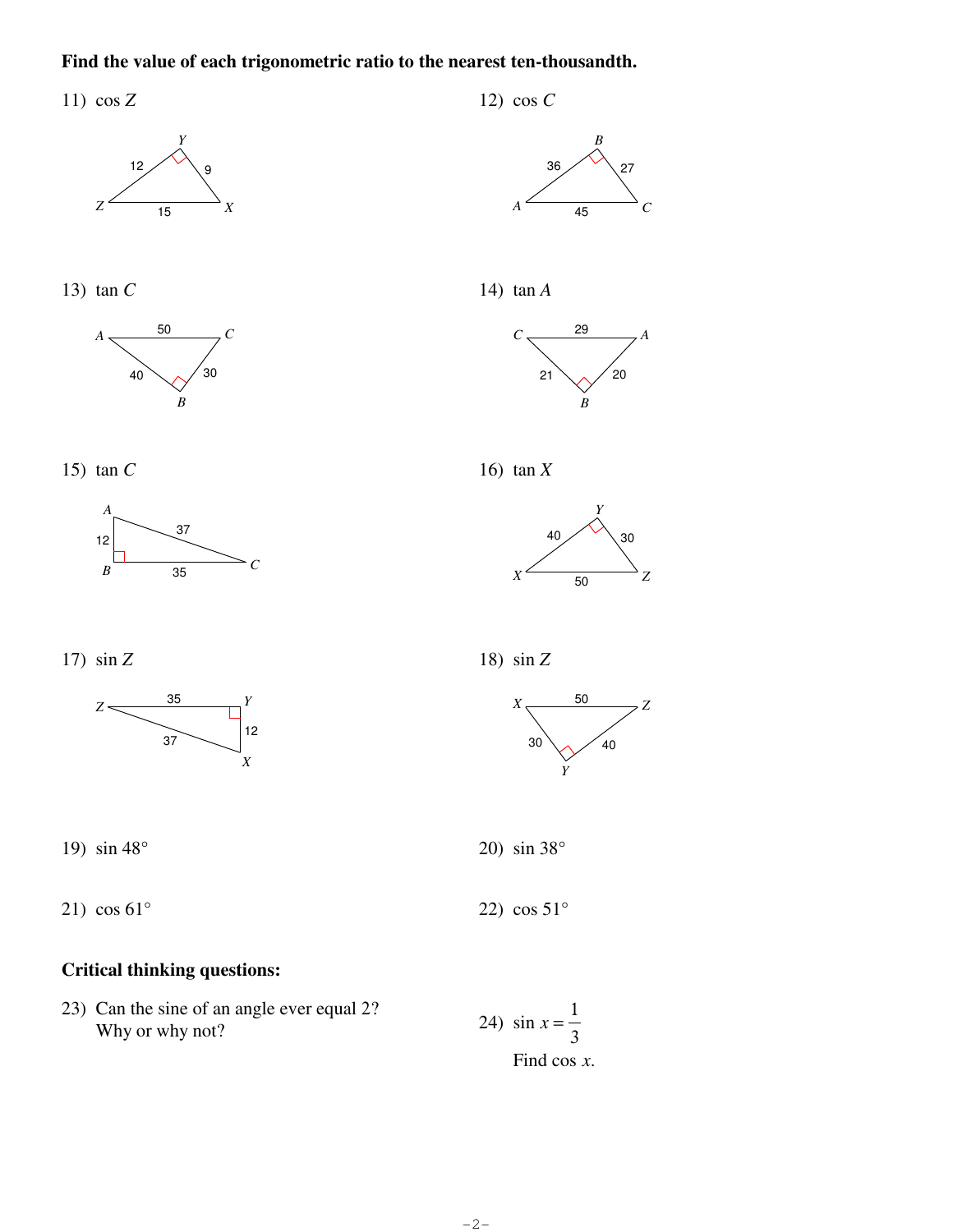# **Trigonometric Ratios**

# Find the value of each trigonometric ratio.



Name

Date\_

Period\_

 $-1-$